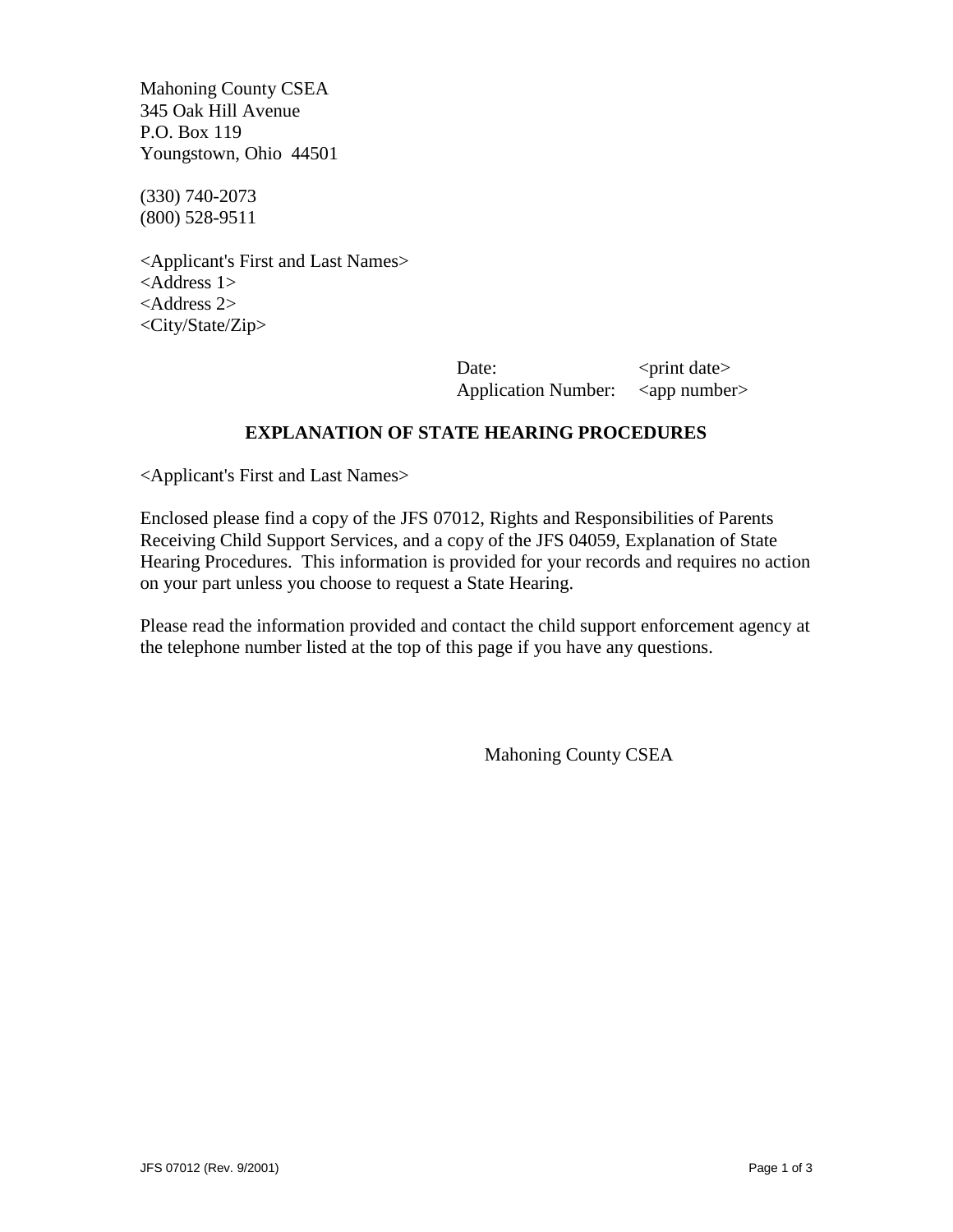## RIGHTS AND RESPONSIBILITIES OF PARENTS RECEIVING CHILD SUPPORT SERVICES

### **Confidentiality of Case Material Information**

You have the right to see the parts of your file at the Child Support Enforcement Agency (CSEA) about you and action taken for you by the agency.

You cannot see some parts of your file that are protected by confidentiality laws, such as information obtained from the Internal Revenue Service (IRS).

Information about you in the CSEA file is confidential. However, certain portions of your file become public record when a court is notified about your case.

## **Hearing Rights**

If you disagree with any action, lack of action or delay by the CSEA, you can ask for a state hearing. For a full explanation of your hearing rights and the hearing process, please read the attached JFS 04059, Explanation of State Hearing Procedures.

## **OWF Participants**

As a condition of eligibility to receive OWF benefits, you give up the right to keep child and spousal support up to the amount of assistance you received.

You must cooperate in establishing paternity for each child born, if you were not married to the father.

You must assist the (CSEA) in getting support payments and any other payments.

If you fail to cooperate without good cause (determined by your CSEA), you may be ineligible to receive OWF benefits.

While a family is receiving OWF, support collections are used to repay benefits. When a family leaves OWF, current support and family arrears are released to the family. Payments from the IRS are applied to repay benefits before being applied to support payable to the household.

#### **Medicaid Participants**

While Medicaid benefits are received, medical support is paid to ODJFS to reimburse Medicaid benefits. If health insurance is available, that insurance will be used first for payment of medical bills. If you are eligible for Medicaid and are also covered by a health insurance plan, it is your responsibility to notify the physician, hospital or other provider of medical services that you have medical insurance coverage and Medicaid coverage for the uninsured costs.

#### **IV-E Foster Care Participants**

If a child receives Title IV-E foster care benefits, the assignment includes current child support during the time the child is eligible for benefits and child support arrearages accruing before and during the time the child is eligible for benefits. Support received that does not exceed foster care maintenance payments is distributed to reimburse Title IV-E benefits. When IV-E foster care maintenance benefits stop, the assignment of support rights terminates, except for the amount of any unpaid support that accrued under the assignment.